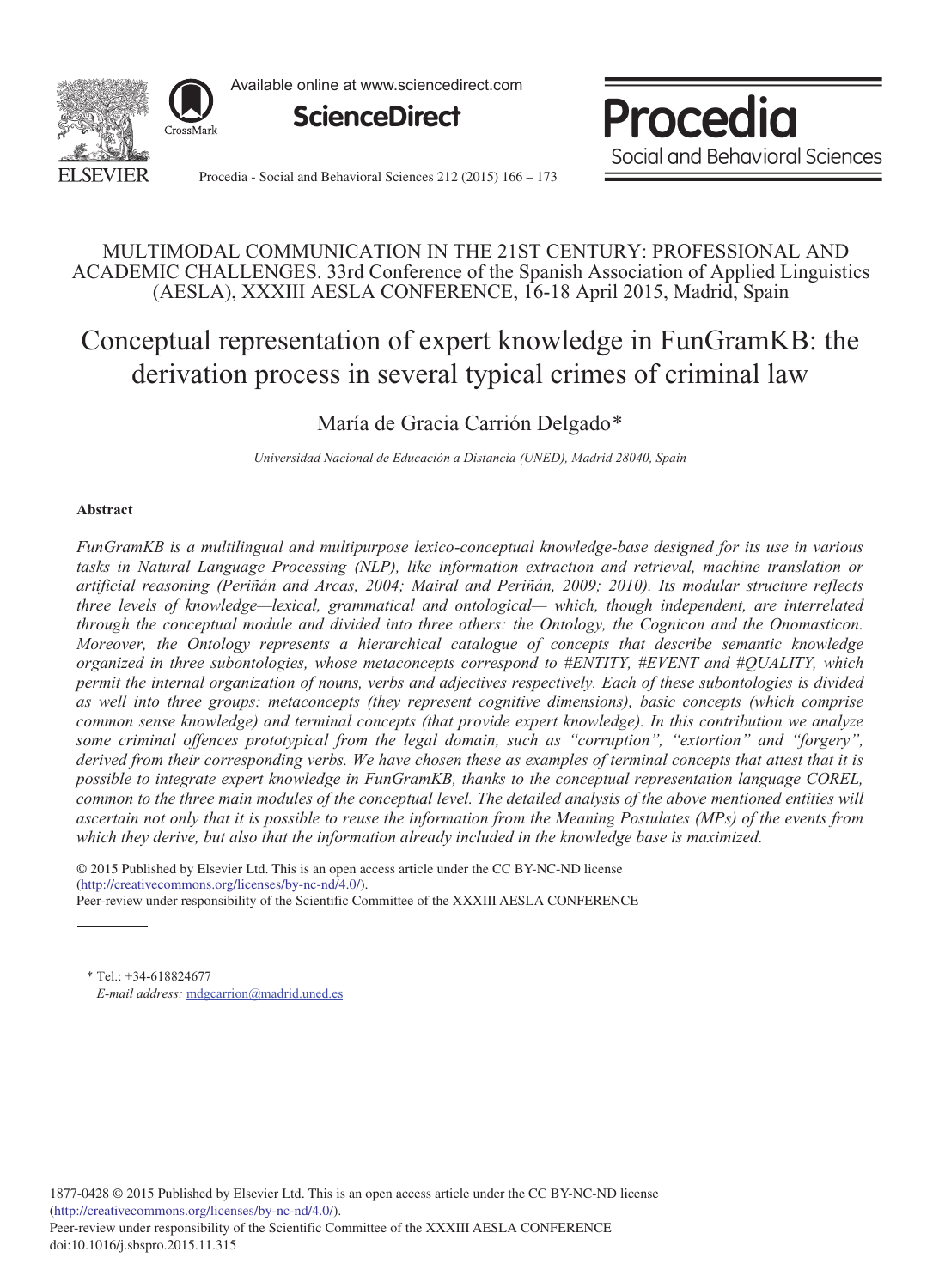*Keywords: basic concept, COREL, FunGramKB, Meaning Postulate (MP), metaconcept, Natural Language Processing (NLP), Ontology, terminal concept.*

#### **1. Introduction**

FunGramKB is a multilingual and multipurpose lexico-conceptual knowledge base designed for performing tasks of natural language processing in different languages (Bulgarian, Catalan, Spanish, French, English and Italian). It can be reused for information extraction and retrieval, machine translation and dialogue-based systems.

Furthermore, in FunGramKB the three main levels of knowledge are represented (lexical, grammatical and conceptual) whose modules are independent but interrelated (Periñán & Arcas, 2011: 2-3). Thus, lexical and grammatical modules depend on each language, while the conceptual module is shared by all the languages integrated in the knowledge base (Fig.1).



Fig. 1. FunGramKB Suite

Therefore, compared to other lexical bases where meaning is expressed through superficial relationships between lexical units (FrameNet or MultiWordnet), we can say that FunGramKB has a conceptual basis, since the Core Ontology supports all the structure of the knowledge base. Furthermore, the multilevel structure of the Core Ontology, divided into metaconcepts, basic concepts and terminal concepts allows the conceptual representation of the human cognitive structure.

Consequently, in this study we focus on the #ENTITY subontology, particularly in the definition of several prototypical crimes of the criminal law domain, which are derived from their corresponding verbs, as examples of terminal concepts integrated into FunGramKB Core Ontology.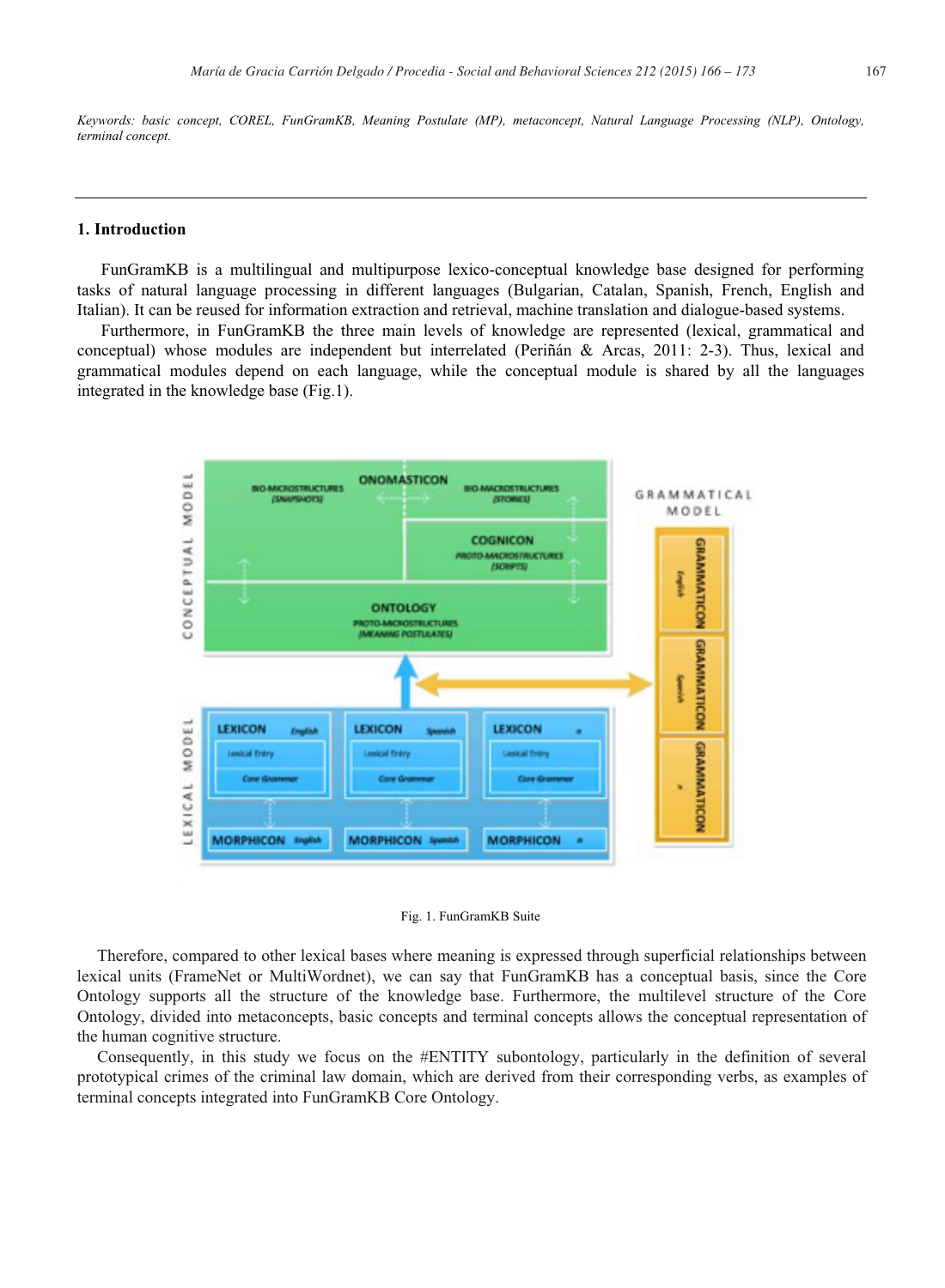Accordingly, the content of this paper is structured as follows: First, we present the structure of FunGramKB (Periñán & Arcas, 2010). Then, we apply the methodology COHERENT to the definition of terms; and, finally, we provide the detailed analysis of the terminal concepts \$CORRUPT\_D\_00, \$EXTORT\_D\_00 and \$FORGE\_D\_00.

#### **2. FunGramKB Conceptual Module**

#### *2.1. The Core Ontology*

In FunGramKB concepts fall into three levels in the conceptual hierarchy. The top level is made up of 42 metaconcepts capitalized and preceded by the "#" sign, representing cognitive dimensions on which the concepts are organized. The Core Ontology contains three subontologies whose metaconcepts are #ENTITY, #QUALITY and #EVENT, which allow the internal organization of nouns, verbs and adjectives respectively.



Fig. 2. Types of concepts.

Then, at an intermediate level, the basic concepts are represented with the "+" sign and followed by an underscore and a numeric index (eg. + PUNISHMENT\_00, + VIOLENCE\_00, etc), as we can see in Fig. 3. These are used as defining units that allow the construction of Meaning Postulates (MPs) of the basic concepts and terminals, and they are selection preferences in the Thematic Frames (ThFrs) of qualities and events as well.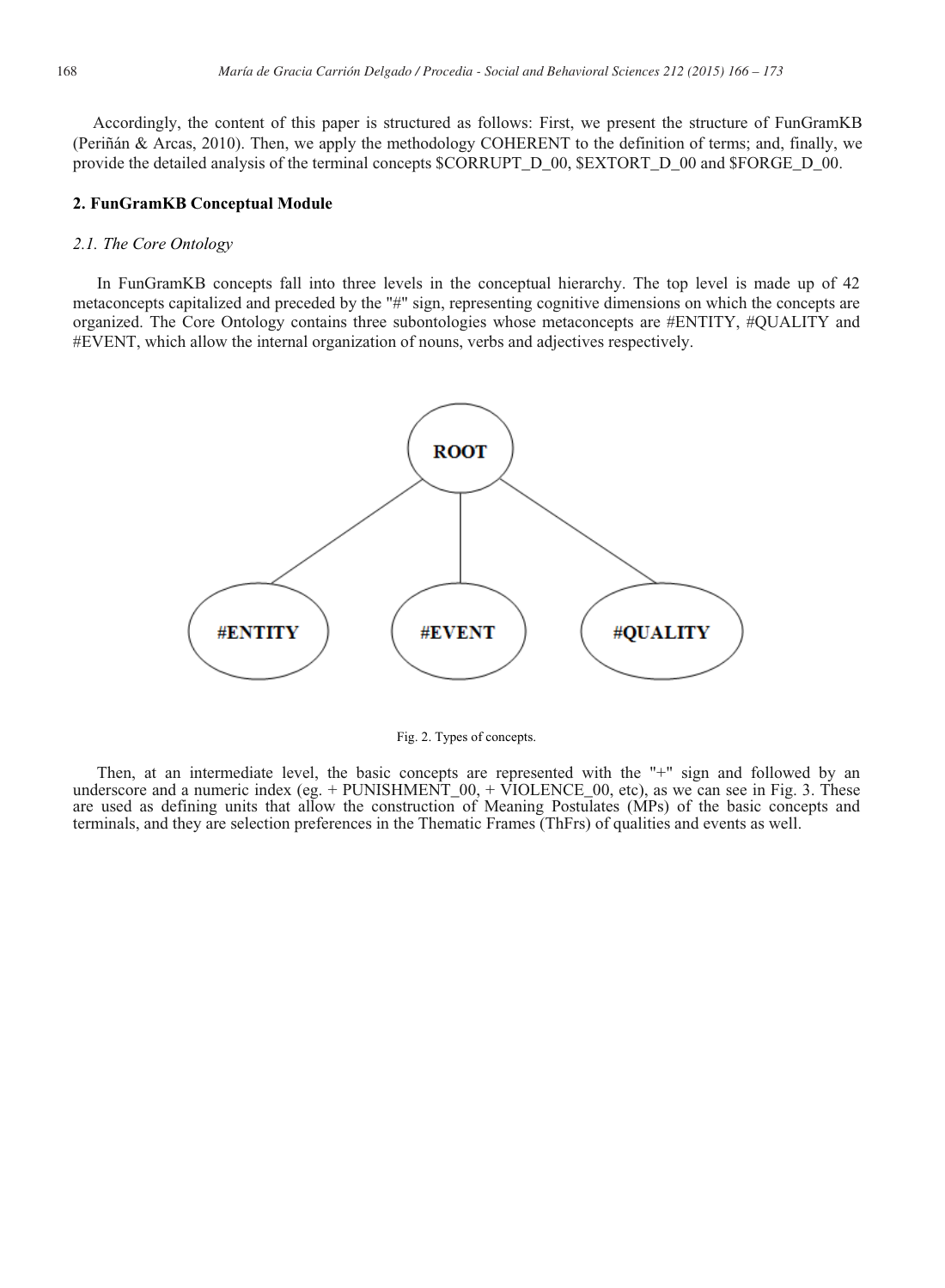

Fig, 3. Partial representation of entities in FunGramKB.

Finally, in the end node of the hierarchy, terminal concepts are preceded by the "\$" sign and followed by an underscore and a numeric index (eg. \$ASSAULT\_00, \$BURGLARY\_00, etc, in Fig. 4). This is where our study will focus, specifically on the analysis of the terms corruption, extortion and forgery, typical crimes of the domain of criminal law.

| <b>FunGramKB Editor</b>         |                                     |
|---------------------------------|-------------------------------------|
| <b>Ontology</b>                 | <b>Name:</b> Core                   |
| 1165 entities                   |                                     |
| <b>G+CRIME</b> 00               |                                     |
|                                 | <b>B-OSABDUCTION 00</b>             |
| <b>B-OSARSON 00</b>             |                                     |
|                                 | <b>E-OSASSASSINATION 00</b>         |
|                                 | <b>E-OSASSAULT_00</b>               |
|                                 | <b>SBATTERY 00</b>                  |
|                                 | <b>B-OSBLACKMAIL 00</b>             |
|                                 | <b>© \$BOOTLEGGING_00</b>           |
|                                 | <b>BOSBRIBERY 00</b>                |
|                                 | <b>@ OSBURGLARY_00</b>              |
|                                 | <b>BOSCOERCE D 00</b>               |
|                                 | <b>a-OSCOLLUSION_00</b>             |
|                                 | <b>B-9 \$CONSPIRACY_00</b>          |
| <b><i><b>B</b></i></b> Entities | <b>SEvents</b><br><b>@Qualities</b> |

Fig, 4. Partial representation of +CRIME\_00 in FunGramKB.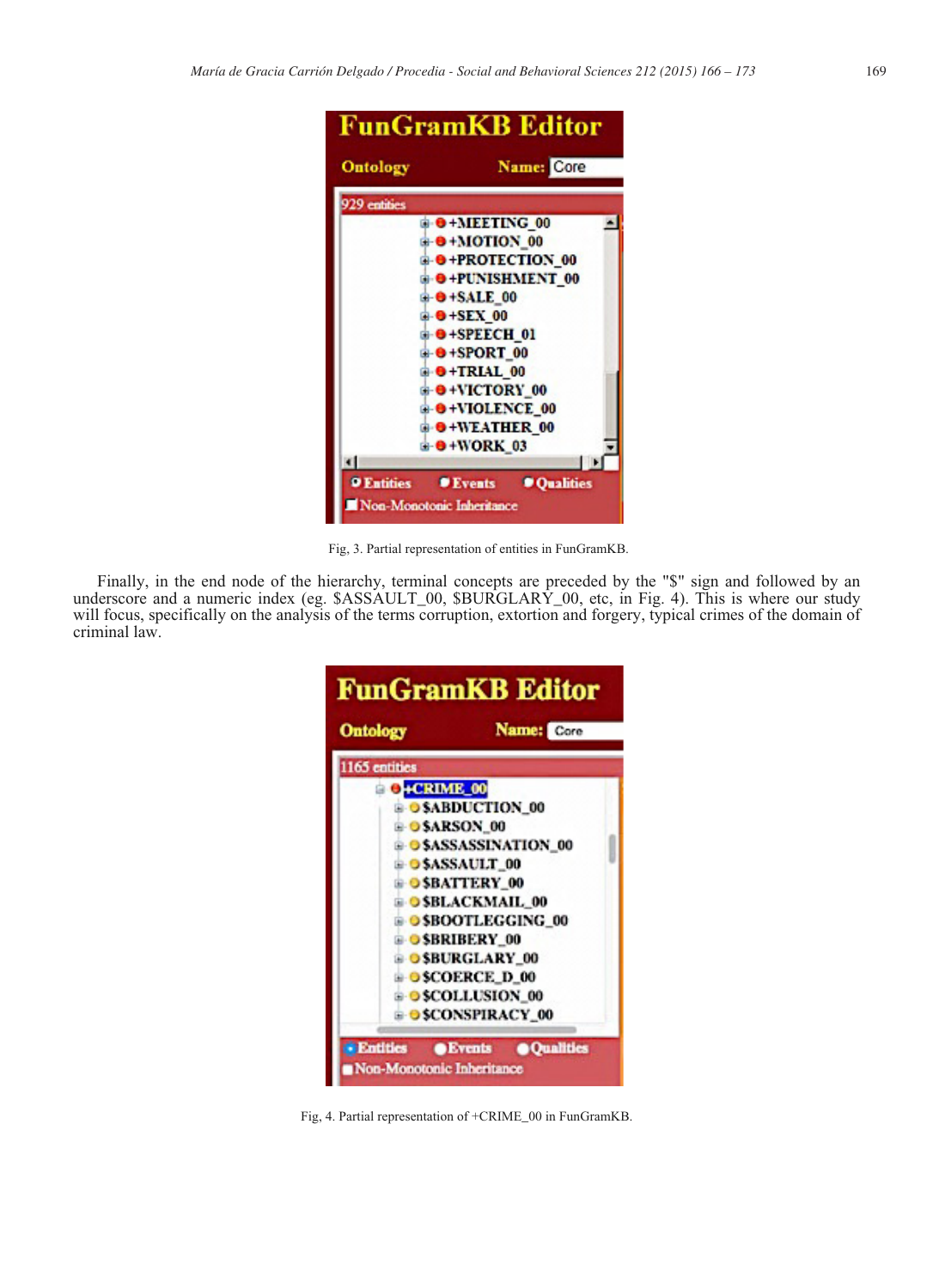#### **3. The COHERENT Methodology**

The COHERENT methodology (COnceptualization + HiErarchization + remodeling + Refinement) designed by Periñán & Mairal (2011) was used for the construction of the basic conceptual level of FunGramKB Core Ontology and serves as a methodological basis for the development of satellite ontologies linked to it (Carrion, 2012).

In an initial step, the basic concepts of the Longman Defining Vocabulary (LDV) of the Longman Dictionary of Contemporary English (Procter, 1978) were identified. Although the LDV has been proven as a benchmark in the development of a basic vocabulary of an artificial language, it was necessary to do a major review to form the conceptual map. Specifically, both the population and the basic conceptual structure of the Core Ontology were developed manually following the COHERENT methodology in the four phases shown in Fig. 5.



- (1) List of English lexical units.
- (2) Inventory of cross-lingual conceptual units.
- (3) Hierarchical taxonomy of basic concepts, provided with their meaning postulate and thematic frame.
- (4) Conceptual taxonomy including subconcepts.
- (5) Refined basic level in the Core Ontology.

Fig. 5. The COHERENT methodology (Periñán & Mairal, 2011: 20).

As a result of these four phases, we obtained a catalogue of approximately 1,300 basic concepts that have been the basis to populate the Core Ontology with terminal concepts, process still in progress. In fact, the end node of the conceptual hierarchy has been enriched with the integration of terminal concepts of the criminal law domain.

#### *3.1. Terminological conceptualization*

Using a corpus of texts, *FunGramKB Term Extractor* can automatically obtain a list of candidate terms representative of a specific domain, that serve the terminologist to manually develop the filtering of terms and the definition of concepts.

As a result, the terminologist performs tasks of hierarchization and conceptualization from a selection of the winner terms obtained from the extractor. Then, the first step is to identify the basic concepts, that is, the defining words of the subject domain, as a basis for defining terminal concepts, i.e., the more specific ones.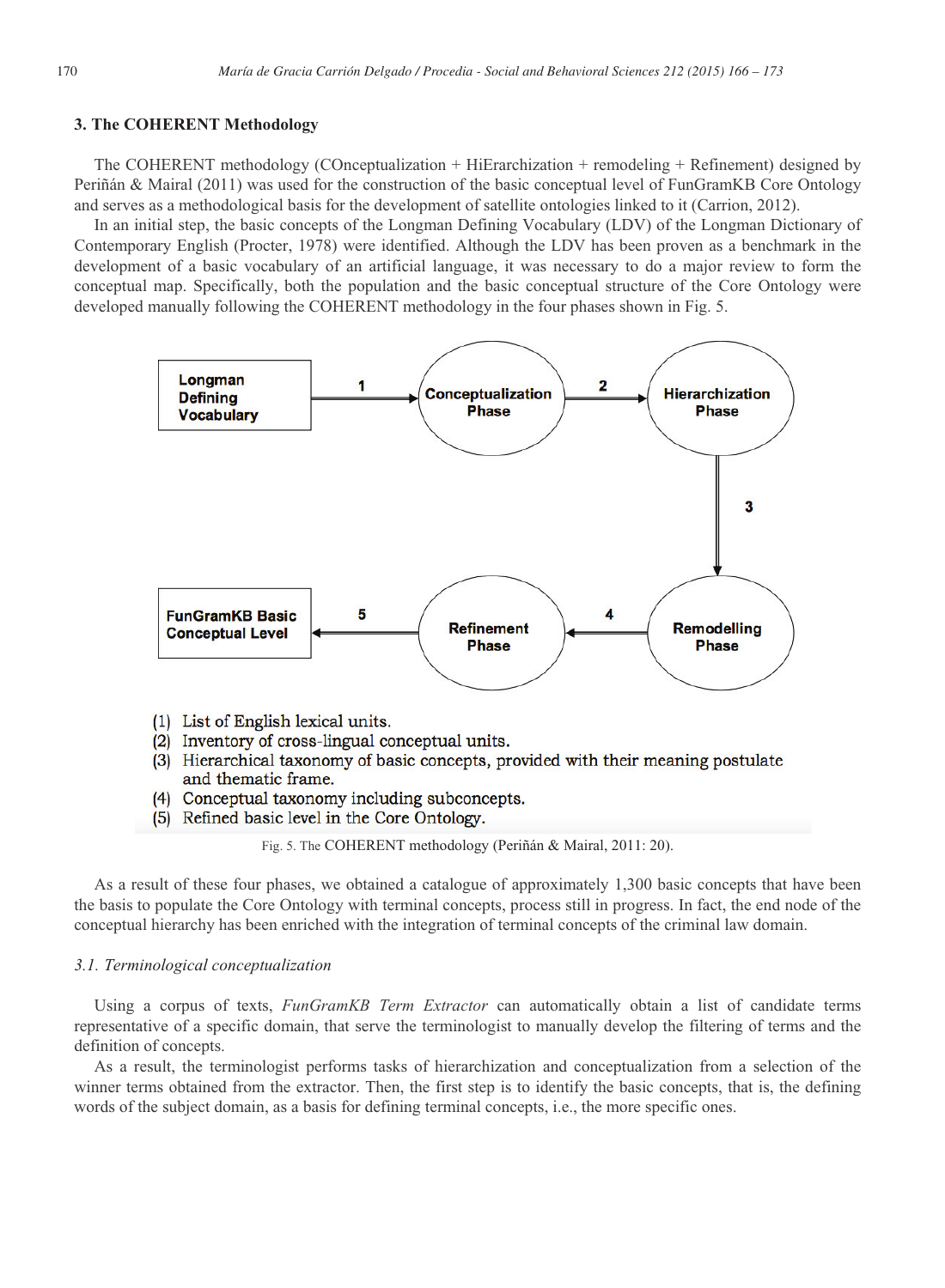At a later stage, the meaning of the concepts of the Core Ontology, which belong to the three levels of the conceptual hierarchy of FunGramKB mentioned above, is modeled by using COREL (COnceptual REpresentation Language, Periñán & Mairal, 2010).

In the case of derived entities, the MPs are constructed from the events, which, in turn, are also terminal concepts. Through the subsumption System (IS-A) of non-monotonic multiple inheritance, the meaning of the event is inferred in the MP of the derived entity. As the event is also a terminal concept itself, a conflict arises for the reasoner of the knowledge base, because there is more than one terminal concept in the same MP. This produces an error that prevents recording the information of the concept in the knowledge base. In the following section we analyse several typical crimes of the criminal law domain to show how we have solved this problem with the reasoner.

#### *3.2. The derivation process in several typical crimes of criminal law*

The derivation process is a common phenomenon in the terminology of criminal law, where a significant number of concepts are derived from their corresponding verb. In this study we present and analyze the derivation process in three prototypical terms of criminal law (corruption, extortion and forgery). As a matter of fact, we start from the analysis of the event for further study of the MP of the derived entity. The natural language definitions presented here are the result of the synthesis of the various lexicographical sources examined to develop the definition in COREL.

(1) *Corrupt*: To encourage someone to start behaving in an immoral or dishonest way.

+CORRUPT\_00: ThFr: (x1)Theme (x2)Referent

MP:  $+(e1: +DO 00 (x1)$ Theme  $(x3: (e2: ing +DO 00 (x4: +HUMAN 00)$ Theme (x2)Referent))Referent)(e3: +BE\_01 (x2)Theme (x5: +DISHONEST\_00)Attribute))

Lexical units (English, Spanish and Italian): *corrupt, corromper, corrompere.*

In the hierarchization process we begin at the primary metaconcepts to then reach the most immediate hipernym basic concept. Thus, the proposed hierarchy of this term is described as follows:

#### #EVENT>#MATERIAL>+DO\_00>**\$CORRUPT\_00**

We have already mentioned that the basic concepts are used to build the MP. But how is the conflict of having two terminal concepts in the same MP solved? In the following examples we show that this problem is tackled by using the index **\_D\_00**. In the following lines we offer a detailed analysis of the terminal concepts \$CORRUPT\_D\_00, \$EXTORT\_00, \$EXTORT\_D\_00, \$FORGE\_00 and \$FORGE\_D\_00, where we provide their definition in natural language first, next their formalization in COREL and, finally, their proposal of hierarchization.

(2) *Corruption:* Dishonest, illegal, or immoral behaviour, especially from someone with power.

#### \$CORRUPT\_D\_00:

MP:  $+(e1: +BE_00(x1: SCORRUPT_D_00)$ Theme (x2: +CRIME\_00)Referent) +(e2: **\$CORRUPT\_00** (x3)Theme (x4)Referent)

Lexical units (English, Spanish and Italian): *corruption, corrupción, corruzione.*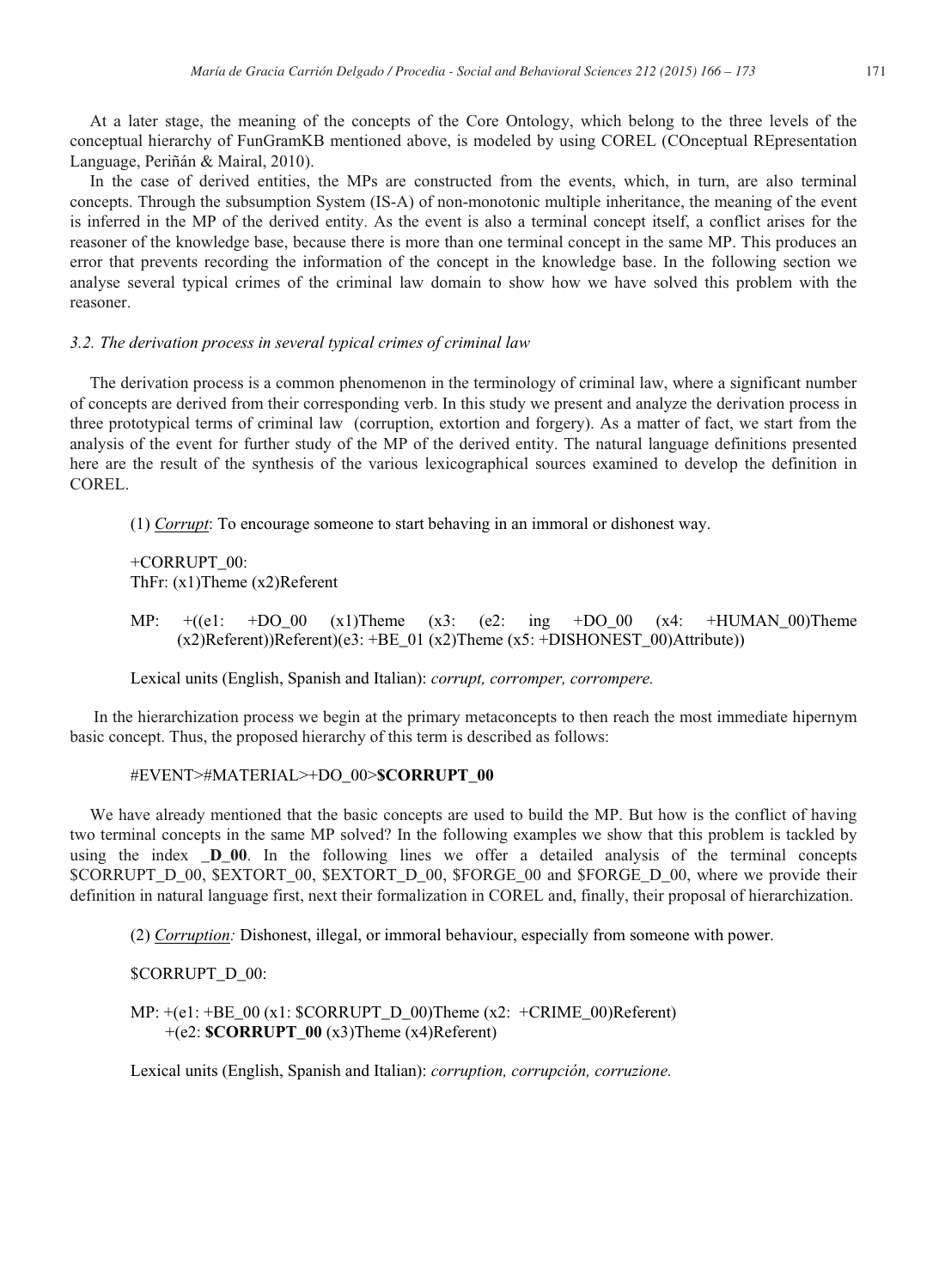The hierarchization proposal of this term is as follows:

```
#ENTITY>#PHYSICAL>#PROCESS>+OCCURRENCE_00>+CRIME_00>$CORRUPTION_D_00
```
Then, we do the same analysis with the terms extort - extortion, forge - forgery.

(3) *Extort:* To illegally force someone to give you something especially money, by threatening them.

\$EXTORT\_00:

ThFr: (x1)Theme (x2)Referent

MP:  $+(e1: +THREATEN 00 (x1: +HUMAN 00)Thene (x2)Referent (x3: +HUMAN 00)Goal (f1: (e2:$ +GIVE\_00 (x3)Agent (x4: +MONEY\_00)Theme (x3)Origin (x1)Goal))Purpose)

Lexical units (English, Spanish and Italian): *extort, extorsionar, estorcere.*

And its hierarchization proposal:

#EVENT>#COMMUNICATION>+SAY\_00>+THREATEN\_00>**\$EXTORT\_00**

(4) *Extortion:* A public officer uses his position to take money or any other benefit that is not due to him.

+EXTORT\_D\_00:

MP:  $+(e1: +BE\_00 (x1: **SEXTORT** D_00)$ Theme (x2:  $+CRIME\_00)$ Referent) +(e2: **\$EXTORT\_00** (x3)Theme (x4)Referent)

Lexical units (English, Spanish and Italian): *extortion, extorsión, estorsione.*

The hierarchization proposal of this term is as follows:

#ENTITY>#PHYSICAL>#PROCESS>+OCCURRENCE\_00>+CRIME\_00>**\$EXTORT\_D\_00**

(5) *Forge:* To illegally copy something, especially something printed or written, to make people think that it is real.

+FORGE\_00:

ThFr: (x1)Theme (x2)Referent

MP:  $+(e1: +CREATE 00 (x1: +CRIMINAL 00)$ Theme  $(x2: +DOCUMENT 00)$ Referent (f1)Instrument  $(f2:(e2: n + BE_01 (x2))$ Theme  $(x3: +TRUE_00)$ Attribute))Result)  $+(e3: +CHANGE_00)(x1)$ Theme  $(x2)$ Referent (f3:  $(e4: +BECOME_00)(x2)$ Theme  $(x4:$ +REAL\_00)Attribute))Result)

Lexical units (English, Spanish and Italian): *forge, falsificar, contraffare, falsificare.*

The hierarchization proposal that we offer for this term is the following:

#EVENT>#MATERIAL>+DO\_00>+CREATE\_00>**\$FORGE\_00**